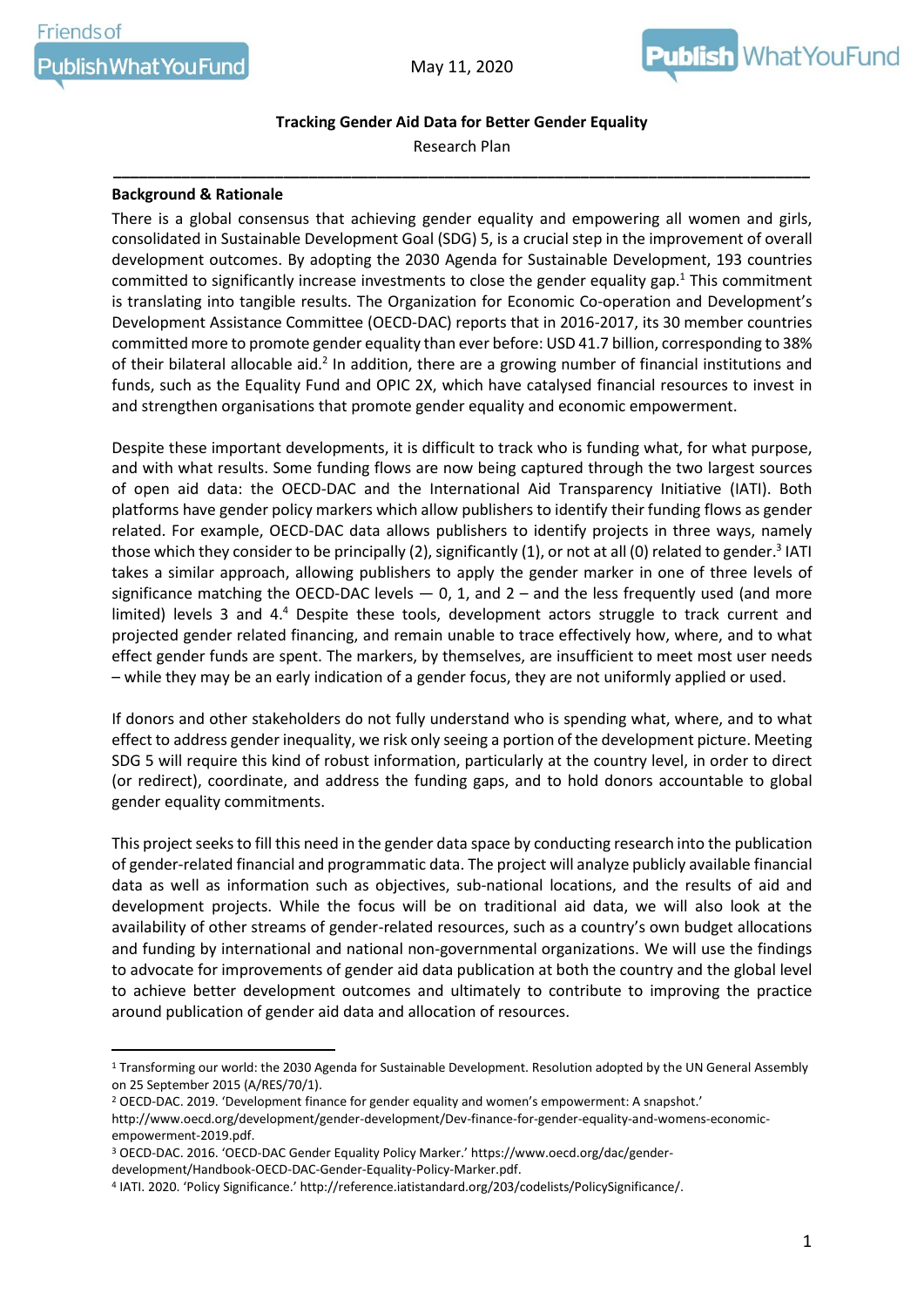## **Research goal**

The main goal guiding this research is to improve gender equality outcomes. The hypothesis of this research is that better gender-related financial and programmatic information will help relevant stakeholders direct (or redirect), coordinate, and address funding gaps, and to hold donors accountable to global gender equality commitments. This is expected to contribute to more effective funding of gender equality programmes, and in turn to better gender equality outcomes on a national and global level.

## **Research objectives**

The purpose of this project is to establish a solid evidence-base on how much is being spent on gender, on what projects and in which sectors, and what results gender equality projects are achieving incountry, including whether resources are targeted to meet identified gender priorities. The findings of this research will inform recommendations to improve the publication of such gender aid data.

### **Approach**

We will use a combination of quantitative and qualitative research methods. Using a country-based approach, we will track the available gender-related aid by the top 3-5 donors in that country to determine what information is available and what is missing. This sequential design involves three stages: (1) a desk review, (2) an in-country field research involving qualitative key informant interviews (KIIs) and potentially focus group discussions<sup>5</sup>, and (3) the production of a final synthesis report for each country. Based on this user experience, we will provide targeted recommendations and advocate for changes to the publication of gender aid data at the global level.

# **Country selection**

<u>.</u>

Three countries will be selected according to criteria informed by desk research, expert discussion, and consultation.

Criteria for consideration for country selection include:

- Low and lower-middle income classifications
- The need for regional diversity
- Safety considerations for in-country interviews (following official UK travel advice)
- Level of dependence on overseas development assistance (ODA)
- Amount of gender-related ODA received by country
- Degree to which the country is/has potential championing gender programs
- Geographical considerations (i.e. country size and weather constraints like monsoon, hurricanes and typhoon seasons)
- Political election cycle (i.e. dates of near future presidential, general, or parliamentary elections)
- In-country capacity and network of INGOs, including Plan International USA (Plan) and Save the Children US (Save)

To identify these countries, we will take a mixed-methods approach. Our first step isto collect relevant data points on every country, including their LDC status/income classification, total ODA received, NET ODA per capita, NET ODA received as a % of Gross National Income, total gender-related ODA received, gender-related ODA received as a percentage of total ODA, SDG Index Rank, SDG Index Score and whether their score is higher than their regional average, and the number of known active projects on IATI with a 1-4 gender policy marker. We will reach out to partner INGOs to better understand their in-country capacity and network, and the political salience of countries.

<sup>5</sup> We will consider conducting in-country focus group discussions but anticipate that this will be a logistical challenge and perhaps not feasible or ethical with the COVID-19 pandemic.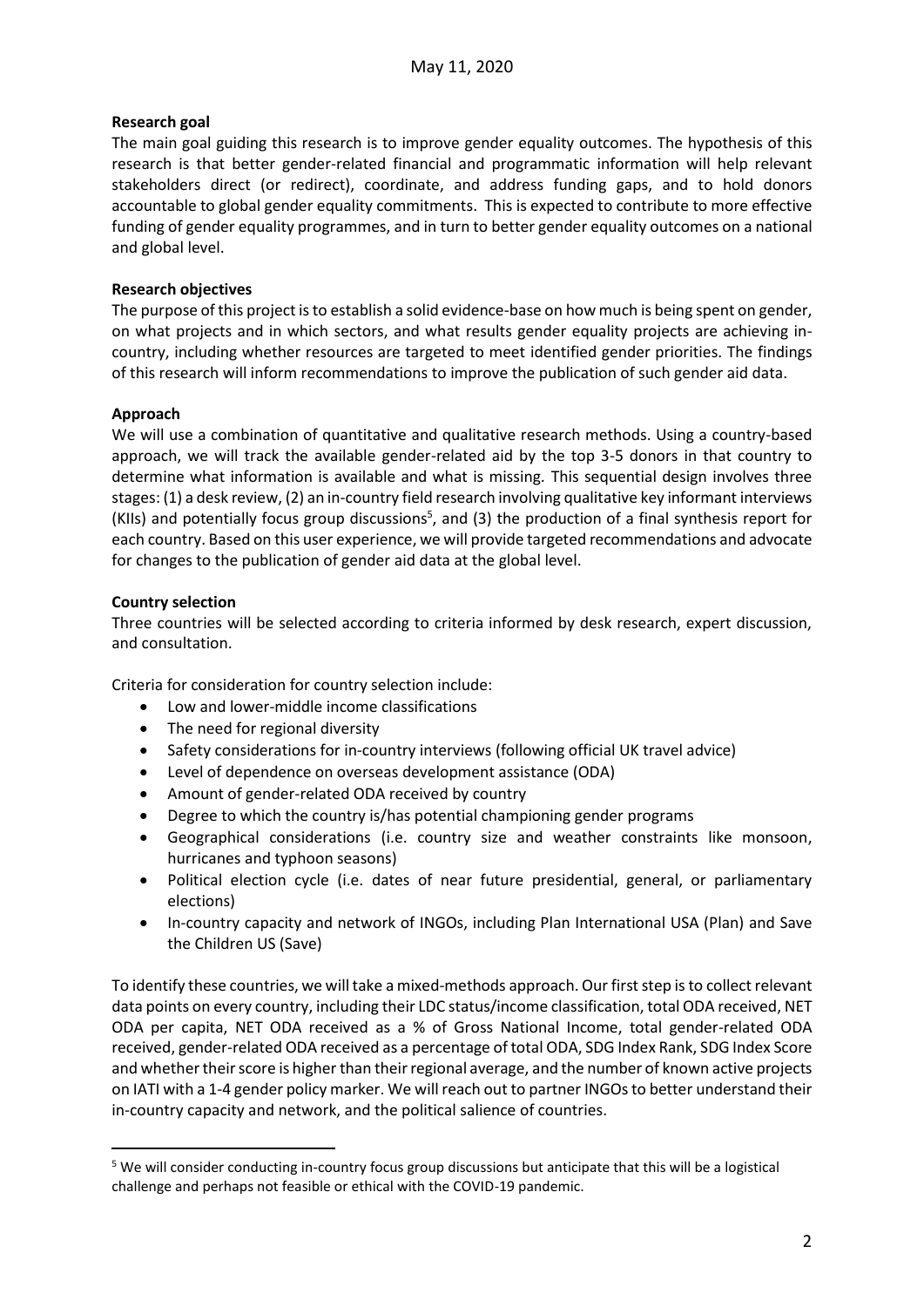# May 11, 2020

After an initial selection of five countries, we will do additional desk research and background interviews to determine for which three countries the potential pay-off of conducting this research, meaning the potential uptake of any recommendations, is the highest. To decide this, we will look at the top 3-5 donors in each country and their gender priorities, partner governments' gender priorities, and the percentage of female representation/leadership in partner governments. We will also consider the diversity of sectors receiving gender-related ODA across case study countries to further ensure a varied case study sample. After the final case study selection, we will answer our research questions through desk research, remote expert interviews, and key informant interviews and potentially focus group discussions with a range of stakeholders during in-country visits.

### **Research Questions**

For each case study country, we aim to answer the following questions:

- 1. What is the current gender context?
	- a. What are relevant demographic data?
	- b. What are the key gender inequality issues?
	- c. What national gender policies, if any, currently exist?
	- d. How much money does the national government spend on gender-equality projects?
	- e. Which other types of gender equality funding, such as resources allocated by international and national non-governmental organisations (NGOs), funding by feminist and women's funds, and women rights organisations (WROs) or movements' selfgenerated funding, are being spent on in-country gender equality projects?
	- f. Who are the relevant international, regional, national, and local stakeholders?
- 2. To what extent does the current available gender aid data reflect the situation and gender priorities in-country?
	- a. Who are the top 3-5 donors of gender-related aid?
	- b. How much do these top donors spend on gender-equality projects?
	- c. Which stakeholders are receiving and implementing these gender-related projects?
	- d. What do we know about these gender-related projects? (i.e. project description, sector, activity status, length of project, project objectives, sub-national location, and performance)
	- e. What do we know about the impact of COVID-19 on gender funding priorities?
- 3. Can changes to gender-related aid data collection, publication, or access improve the publication of gender aid data to meet stakeholders' information needs? If so, what changes would be required?
	- a. If applicable, which stakeholders' information needs, based on their function and decision making in the development space, are not being met adequately?
	- b. Can any identified information (quantity or quality) gaps be filled with the current existing structures? If so, which ones, how and by which actors?
	- c. Would filling these information gaps require any changes to existing platforms and tools? If so, which ones and in what ways?
	- d. Can any changes to gender-related aid data collection, publication, or access be made outside of the current platforms and tools to make information more accessible and usable to stakeholders? If so, which ones, and how?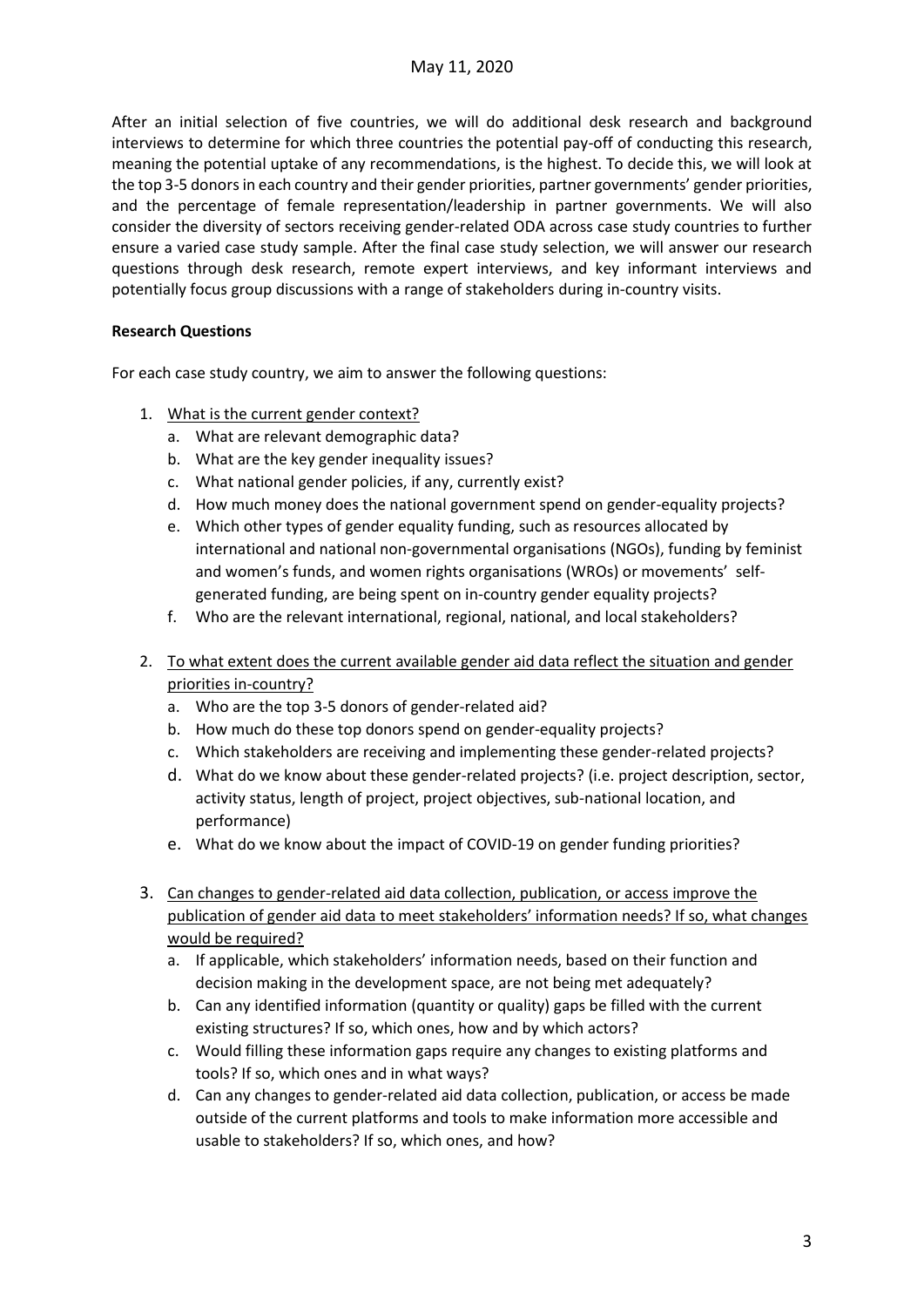### **Methods**

### Project Preparation and Desk Review

The desk research will review both quantitative and qualitative data. This research will use data made available by the World Bank, OECD-DAC, IATI, UN agencies, and other official data sources. The desk research will also rely on data published by donor and recipient organizations' and governments' own websites and databases.

Quantitative data may include various indicators, including those mentioned in the [Equal Measures](https://www.equalmeasures2030.org/wp-content/uploads/2019/07/EM2030_2019_Global_Report_English_WEB.pdf)  [2030 SDG Gender Index report from 2019.](https://www.equalmeasures2030.org/wp-content/uploads/2019/07/EM2030_2019_Global_Report_English_WEB.pdf) Examples of indicators are: population breakdown by gender, age, urban/rural, educational attainment, literacy rate, and religious affiliation, GDP- and GNIrelated indicators, proportion of the population living below the national poverty line, GINI index score, life expectancy at birth (total, female, and male), maternal mortality ratio, proportion of seats held by women in national parliaments, female victims of intentional homicide, extent to which a state is viewed as legitimate, open and representative score, and openness of gender statistics.

Qualitative data utilized will include a literature review of relevant policy/strategy reports issued by the donor and partner organizations and governments, international organizations and local program implementing organizations. Additional secondary sources may include media reports, think tank reports, and civil society publications. We will establish an informal advisory group of national and international gender specialists, who will advise and support our in-country research.

### Sampling

This study will use a combination of purposive and snowball sampling methods. The research will map relevant national and local stakeholders, including representatives from partner government ministries, international donors, program implementing organizations, international nongovernmental organizations (INGOs), local civil society organizations, grassroots gender activists and advocates and other knowledgeable actors representing the development community, including academics, gender specialists and others. After the relevant individuals and organizations for the case studies and the technical report have been identified, we will reach out to them, potentially through partner INGOs such as Save and Plan, for background and/or key informant interviews, or focus group discussions.

### Key Informant Interviews (KIIs)

To triangulate and complement the desk research, the study will conduct in-country KIIs. The interviews will be semi-structured and based on a common interview guide for each stakeholder group. Due to our diverse case study sample, we will tailor the final interview guides to each case study setting. The study aims to include interviews with representatives from local and national nongovernment organizations (NGO), including project implementers, community organizations, the partner government, international NGOs and donors' mission offices, and academics. To ensure that the research is as meaningful and culturally salient as possible, the study will recruit an in-country consultant for each country.

#### Focus Group Discussions (FGDS)

Wherever our capacity and in-country logistics allow, we will aim to conduct FGDs with relevant gender-related stakeholders. Prior to our visits, we will reach out to the identified stakeholders and explore the possibility of conducting an in-country FGD using their existing in-country networks and/or meetings. FGDs will allow for the exploration of agreement and disagreement between stakeholders on relevant issues and the context of data use, and thus further complement our findings.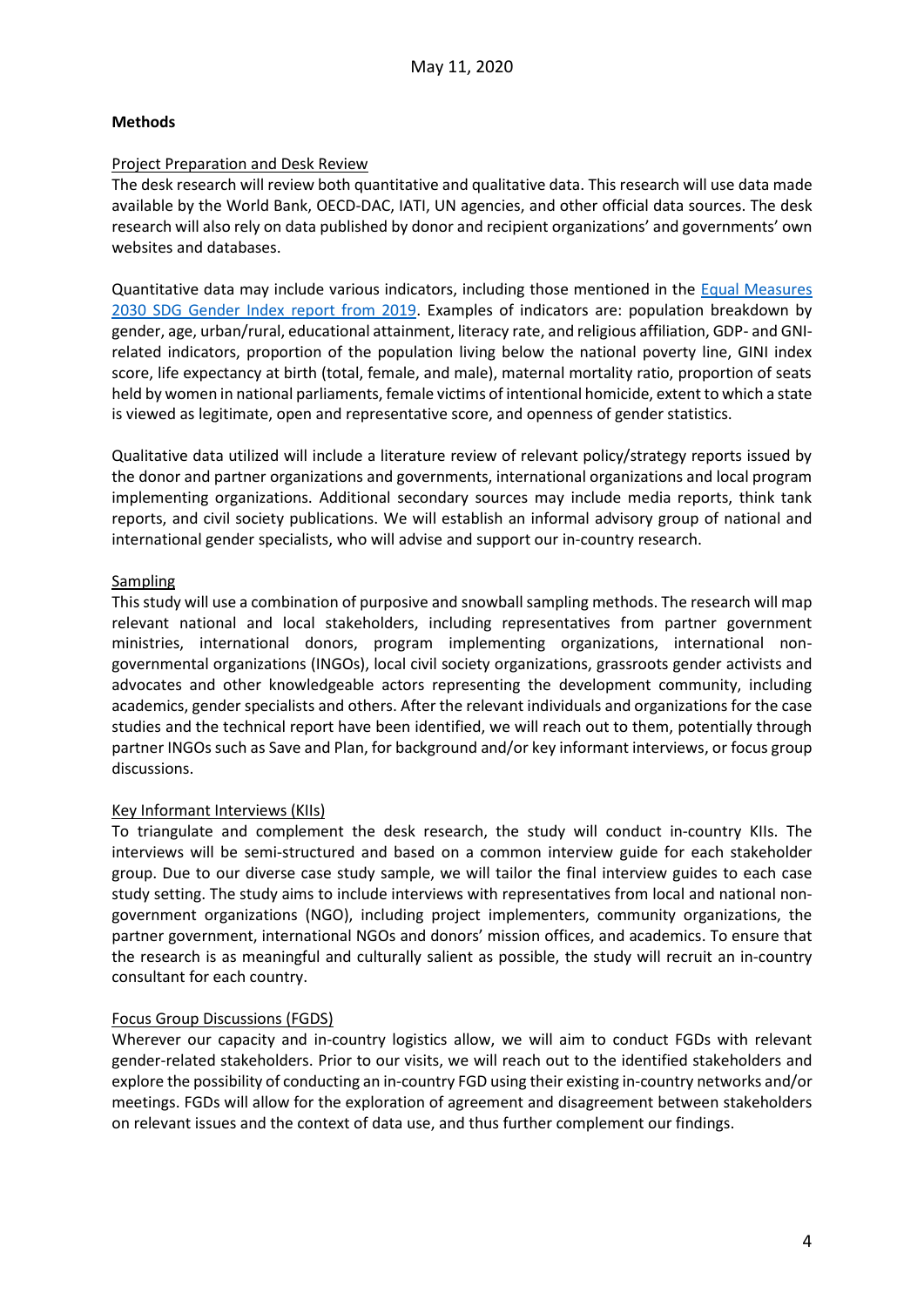## Consent

In order to ensure prior informed consent of all potential research participants, we will provide them with information about our research, participating in the KIIs and/or FGDs (including confidentiality and the option of anonymization), and the expected duration of the KIIs and FGDs (approximately 30 minutes to an hour or longer if they desire). We will reiterate this information in-person to confirm verbal consent.

## Analysis

For the key informants who express that they would like to have their answers presented anonymously in the final report(s), any notestaken during their KIIs and FGDs will be coded and stored separately from any names or other (in)direct personally identifiable information of participants.

### Validating findings

To help ensure the accuracy and validity of the findings, the study will create a 'feedback loop' with the relevant research participants by offering to conduct remote follow-up interviews and, potentially, webinars and discussion groups.

### **Limitations**

Case studies: The study is limited to three case study countries. While the case study approach will afford the research a far greater understanding of the situation, the recommendations will need to be carefully made to accommodate this limitation. While this project's findings are not meant to be exhaustive or universally applicable, the study will mitigate this limitation by selecting three different countries - taking into account factors such as their geographic location and their dependency on overseas development assistance (ODA) - to identify lessons that may be applicable to a number of contexts.

Sampling: Purposive and snowball sampling are susceptible to bias, since the organizations and/or individuals identified through stakeholder mapping may be limited by pre-existing networks, knowledge and those organizations with an online presence. To mitigate this, the study will use either in-house expertise (where available) or local, knowledgeable, consultants who will help identify additional stakeholders.

Lack of data & previous literature: One of the reasons for this research is simultaneously a limitation to it: there is inadequate data and research available on this specific issue. This limits the study's deskreview stage. To ensure the key informant interview questions and guide are as useful as possible, the study will conduct background interviews and consult its advisory committee to inform the key informant and potential focus group participants of the questions ahead of the research trips and to develop as comprehensive an understanding of the relevant issues as possible.

### **Outputs**

The findings of the research will be synthesized into the following outputs:

### Case Study Reports

We will produce short, usable reports on the in-country findings to provide relevant policy makers and advocates with information on how and where gender aid is being spent at the country-level, what results have been reported, and which policy changes are expected to help the current available gender-related data better represent the reality on the ground. We will also include some contextual information on a country's own gender policy and alignment with donor and country government allocations. If possible, the country reports will also attempt to track financial flows from other actors, including the private sector.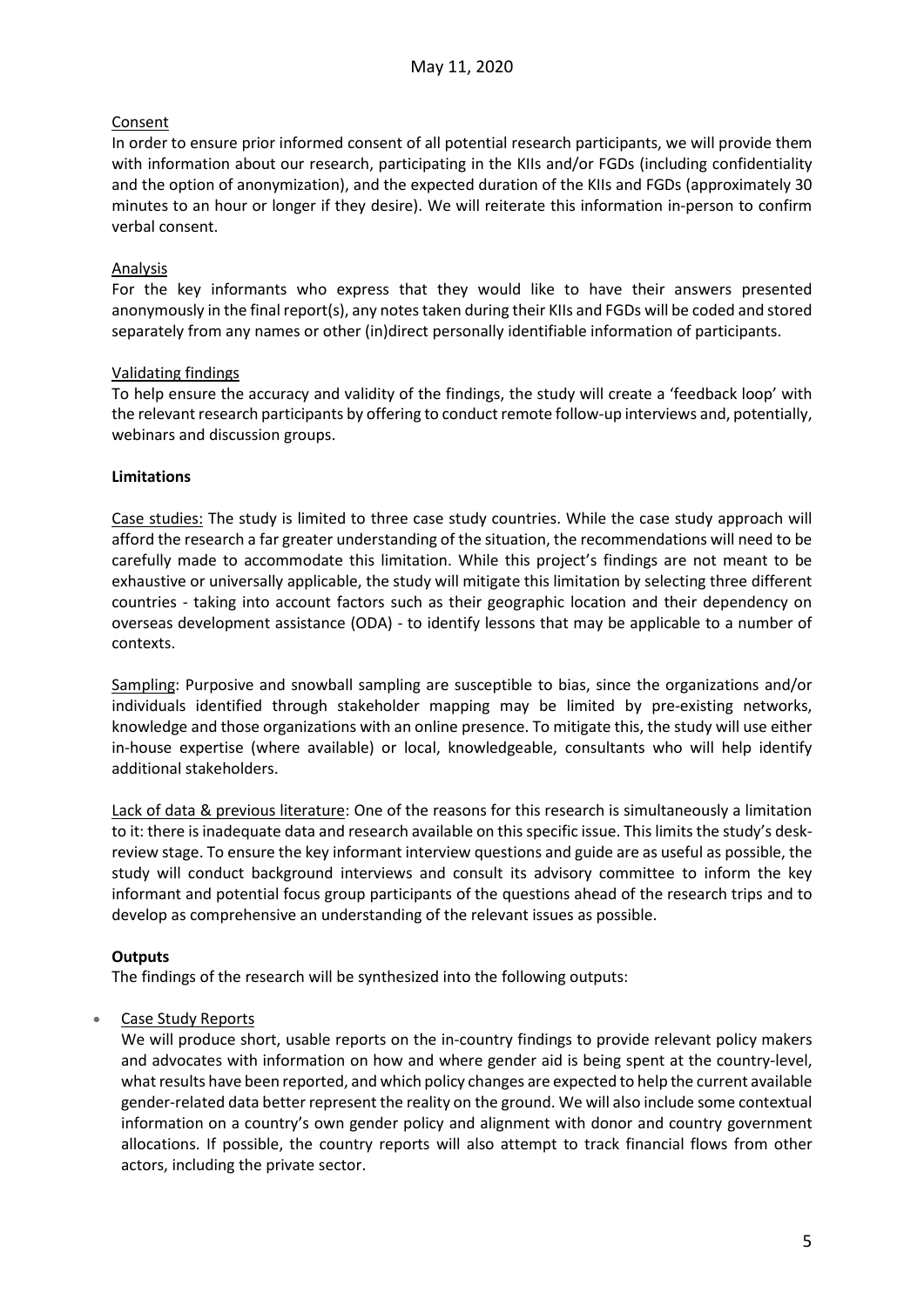# • The State of Gender Aid Data Report

We will produce a separate technical gender aid data report, which will discuss what information gender specialists need, how many of those needs are being presently met, how useful and granular current available data is, specific recommendations for improving data quality, and how mechanisms for sharing data, such as global data standards, might need to improve. We will draw upon the findings of the case study reports, our own research experience, and other background and key informant interviews. The launch of this report will be followed by roundtables, presentations and other dissemination efforts to integrate the findings into the gender data debate and seek uptake of the recommendations.